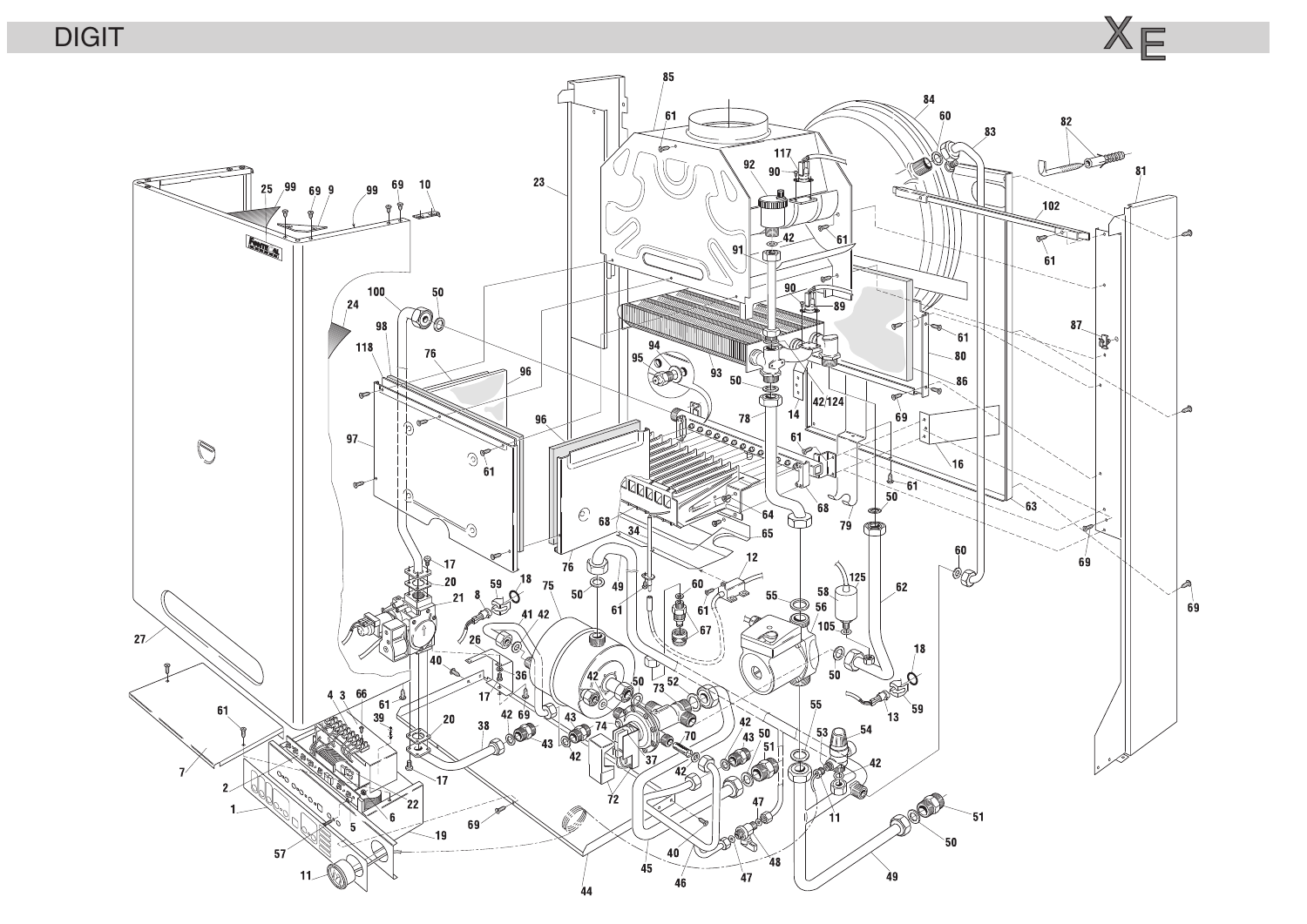|                   | <b>DIGIT XE</b>                            |                      |
|-------------------|--------------------------------------------|----------------------|
| <b>N° DISEGNO</b> | <b>DESCRIZIONE</b>                         | <b>CODICE</b>        |
|                   |                                            |                      |
| 1                 | ADESIVO QUADRETTO                          | ADESI008             |
| $\overline{2}$    | SCHEDA COMANDI 360.010                     | SCHEDA27             |
| 3                 | STAFFA MORSETTIERA                         |                      |
| 4                 | <b>MORSETTIERA</b>                         |                      |
| 5                 | <b>DISTANZIALE</b>                         | DISTAN20             |
| 6                 | <b>BULLONCINO FISSAGGIO SCHEDA COMANDI</b> |                      |
| $\overline{7}$    | <b>COPERCHIO SCATOLA</b>                   |                      |
| 8                 | <b>SONDA SANITARIO</b>                     | SONDA080             |
| 9                 | SQUADRA PANNELLO FRONTALE                  |                      |
| 10                | <b>GANCI PANNELLI FRONTALE</b>             |                      |
| 11                | <b>IDROMETRO</b>                           | IDROM010             |
| 12                | TRASFORMATORE DI ACCENSIONE                | TRASFO85             |
| 13                | SONDA RISCALDAMENTO                        | SONDA070             |
| 14                | STAFFA SX SUPPORTO BRUCIATORE              |                      |
| 16                | STAFFA DX SUPPORTO BRUCIATORE              |                      |
| 17                | VITI FISSAGGIO VALVOLA GAS                 |                      |
| 18                | <b>O-RING SONDA</b>                        |                      |
| 19                | <b>SCATOLA PORTASTRUMENTI</b>              |                      |
| 20                | <b>GUARNIZIONE GAS</b>                     |                      |
| 21                | <b>VALVOLA GAS SIT 845</b>                 | VALVOL65             |
| 22                | SCHEDA ACC./MOD.                           | SCHEDA25             |
| 23                | PANNELLO LATERALE SINISTRO CALDAIA         |                      |
| 24                | <b>ISOLAMENTO ANT. CALDAIA</b>             | PANNE060             |
| 25                | <b>ADESIVO MARCHIO</b>                     | ADESI580             |
| 26                | STAFFA VALVOLA GAS                         |                      |
| 27                | PANNELLO FRONTALE CALDAIA                  |                      |
| 34                | ELETTRODO ACCENSIONE/RIVELAZIONE           | XELETT70             |
| 36                | <b>RONDELLA</b>                            |                      |
| 37                | <b>MICROINTERRUTTORI</b>                   | MICRO010             |
| 38                | <b>TUBO 17.60</b>                          | <b>TUB17.60</b>      |
| 39                | SUPPORTO NYLON SCHEDA                      | SUPPOR10             |
| 40                | VITI AUTOF. TSPC 4.2X9.5                   |                      |
| 41                | <b>TUBO 16.14</b>                          | <b>TUB16.14</b>      |
| 42                | <b>GUARNIZIONE FASIT 1/2"</b>              | GUARN040             |
| 43                | NIPLES OTTONE 1/2"                         | NIPLE030             |
| 44                | PANN. INFERIORE CALDAIA                    |                      |
| 45                | <b>TUBO 16.13</b>                          | TUB16.13             |
| 46                | <b>TUBO 16.16</b>                          | <b>TUB16.16</b>      |
| 47                | <b>GUARNIZIONE TEFLON 1/4"</b>             |                      |
| 48                | <b>VALVOLA DI RIEMPIMENTO</b>              | VALVO010             |
| 49                | <b>TUBO 16.36</b>                          | TUB16.36             |
| 50                | <b>GUARNIZIONE FASIT 34"</b>               |                      |
| 51                | NIPLES OTTONE 3/4"                         | NIPLE050             |
| 52                | <b>GUARNIZIONE FASIT 1"</b>                | GUARN030             |
| 53                | <b>GUARNIZIONE FASIT 1/4"</b>              | GUARN081             |
| 54                | VALVOLA SICUREZZA 3 BAR                    | VALVO030             |
| 55                | <b>GUARNIZIONE GOMMA DUTRAL</b>            |                      |
| 56                | <b>CIRCOLATORE</b>                         | CIRCOL10             |
| 57                | VITE TSP bruc Z M3x16                      |                      |
| 58                | PRESSOSTATO ACQUA                          | PRESSO <sub>10</sub> |
| 59                | CLIP FISSAGGIO SONDA                       | CLIPS030             |